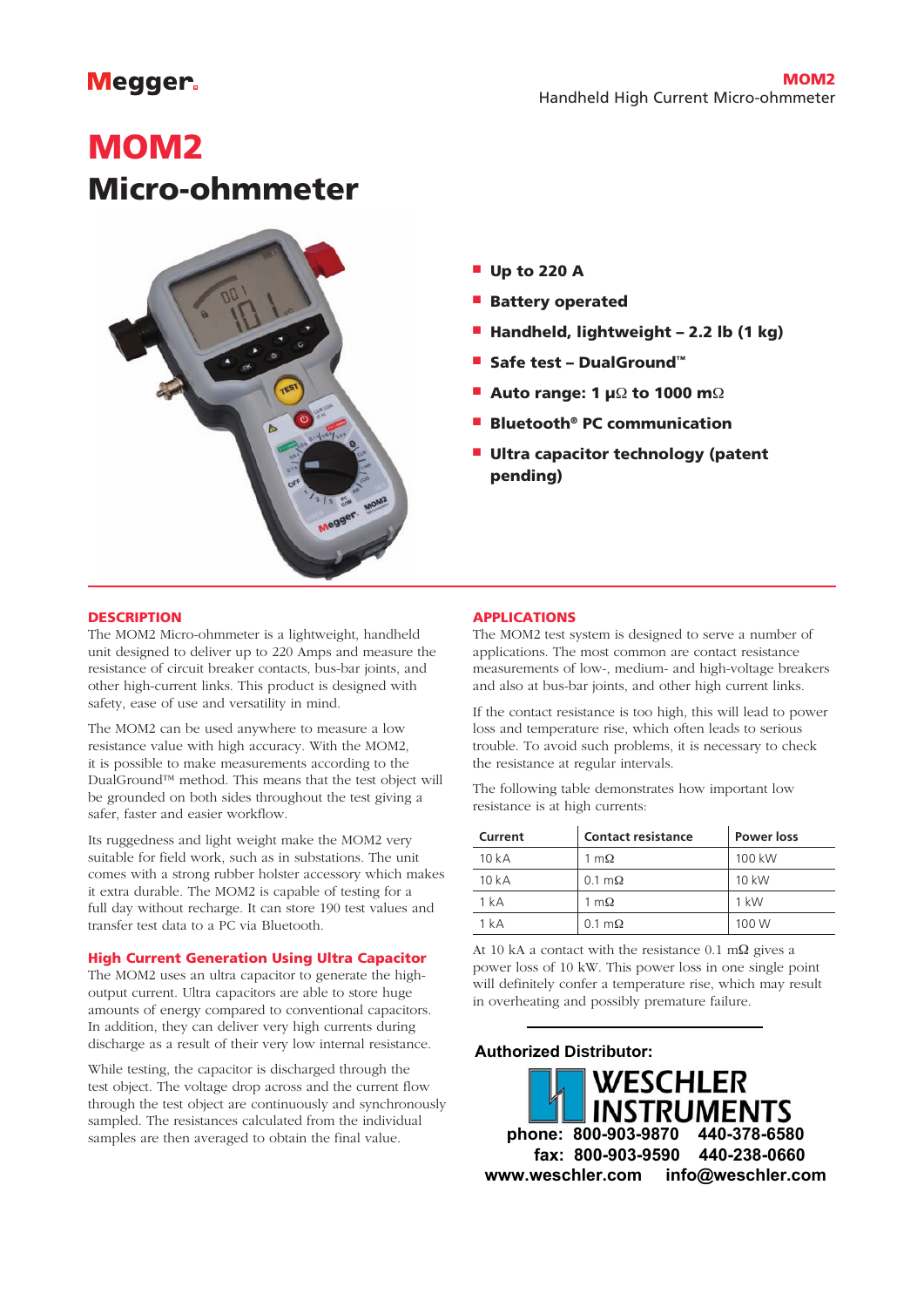## **Megger**

#### **MOM<sub>2</sub>** Handheld High Current Micro-ohmmeter

#### **APPLICATION EXAMPLES**

#### Circuit Breaker testing

- $\blacksquare$  Test of circuit breaker contacts
- $\blacksquare$  Test of the connections to the breaker

#### **Testing of Bus-bar**

- Test of Bus-bar joints
- Test of connections

#### Everywhere you need to test a low resistance/ high current connection

- $\blacksquare$  Switches
- Disconnecting devices
- $\blacksquare$  Safety ground connections
- $\blacksquare$  Welding points
- <sup>n</sup> Fuses
- Cables



Hold probes / attach Kelvin clamps to CB and press trig / TEST button. A signal indicates whether test was pass or fail and result is logged in unit for later dump to PC.

#### **BOTH SIDES GROUNDED**

Within electrical power utilities, switchgear owners and service companies, there is an increased emphasis on efficiency of operations, maintenance and service levels. There is an increased emphasis on health, safety, and environmental compliance. Experience has also shown demands for shorter time periods for testing, while the switchgear is less and less available to be taken out of service.

Many utilities require safety grounds to remain in place during station outages, and the MOM2 was designed with this field safety constraint in mind. DualGround means that the test object will be grounded on both sides throughout the test giving a safer, faster and easier workflow. Minimum time is spent in the substation and focus is on the test rather than the equipment.

| <b>Conventional vs. DualGround</b>      |                                          |  |  |
|-----------------------------------------|------------------------------------------|--|--|
| Site preparation (isolate work          | Site preparation (isolate work           |  |  |
| area, apply safety ground, issue        | area, apply safety ground, issue         |  |  |
| permit to work)                         | permit to work)                          |  |  |
| Hook up test equipment. Issue           | Hook up test equipment. Issue            |  |  |
| sanction for test                       | sanction for test                        |  |  |
| Authorized person removes the<br>ground | Risky step left out                      |  |  |
| Perform testing                         | Safe testing with both sides<br>grounded |  |  |
| Authorized person applies<br>ground     | Risky step left out                      |  |  |
| Cancel sanction for test.               | Cancel sanction for test.                |  |  |
| Disconnect test equipment               | Disconnect test equipment                |  |  |
| Site closing (cancel permit to          | Site closing (cancel permit to           |  |  |
| work, disconnect ground)                | work, disconnect ground)                 |  |  |



Equipment and methods that supports DualGround™ testing are associated with the DualGround symbol. This symbol certifies the use of groundbreaking technology and methods that enables a safe, fast and easy workflow with both sides grounded throughout the test.



Traditional measurement from ground. Injection is done through existing grounding cable (earthing). Optional cable kit is needed. Available kits have 5, 10 or 15 m cables.



Measurement on CB with both sides grounded, DualGround.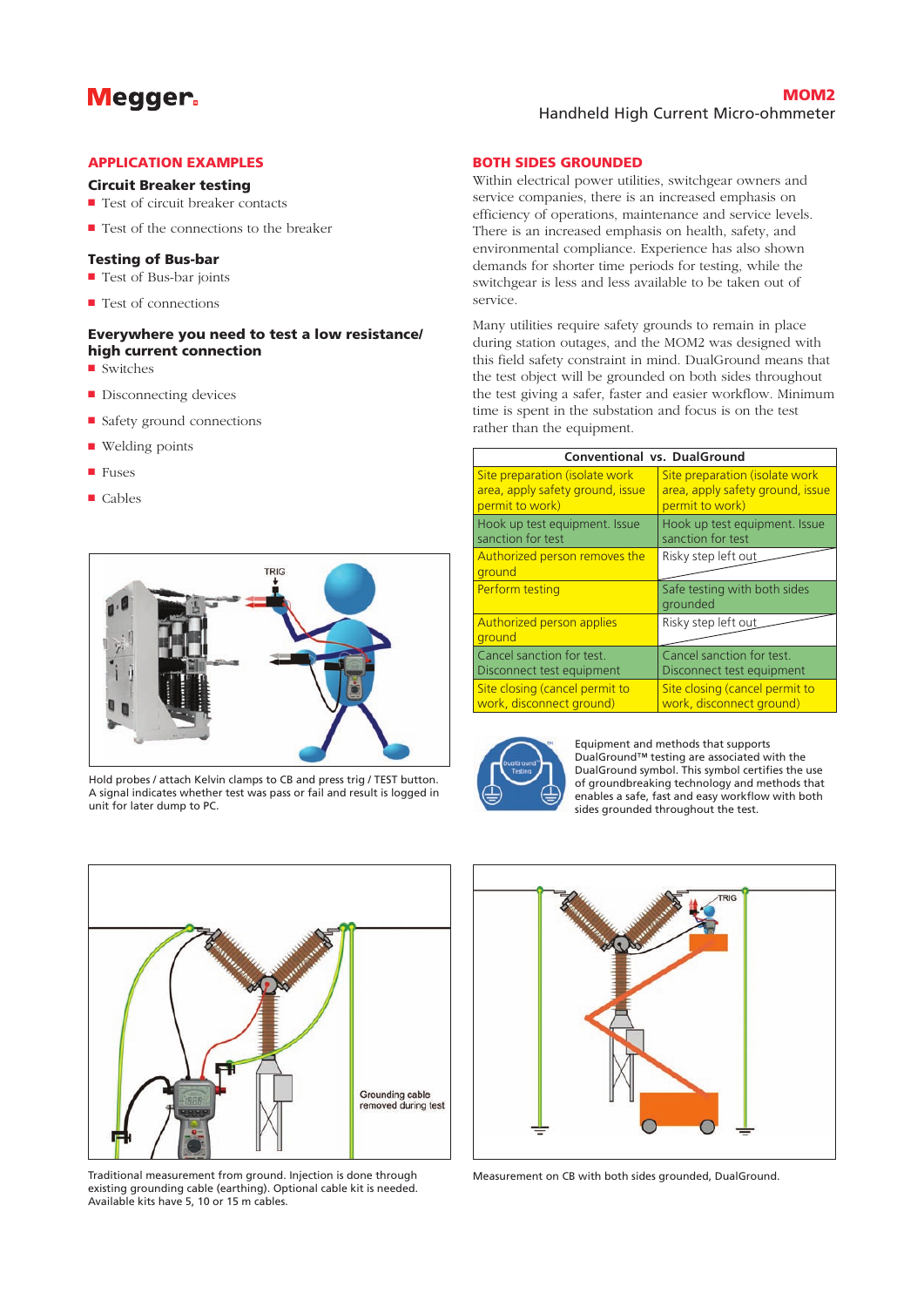### Megger.

#### MOM2 Handheld High Current Micro-ohmmeter

#### **FEATURES AND BENEFITS**

#### **Handheld and lightweight**

■ At 2.2 lbs (1 kg), the MOM2 is easy to use in hard-toreach places

#### **High current output**

■ Compliant with IEC/IEEE standards

#### DualGround<sup>™</sup> technology

■ Fast, easy and safe testing

#### Battery operated

■ Convenient and portable, allows up to 2200 measurements per charge

#### **Bluetooth communication**

 $\blacksquare$  Easily transfer data to PC

#### Audible pass/fail feedback through headset

 $\blacksquare$  No need to look at the screen in tight situations

#### Data logging

■ Stores a full day's results up to 190 records

#### **SPECIFICATIONS**

Specifications are valid at fully charged batteries and an ambient temperature of +25°C, (77°F). Specifications are subject to change without notice.

#### **Environment**

(excl. binding posts)

| Environment                                |                                                                                                                                                                        |
|--------------------------------------------|------------------------------------------------------------------------------------------------------------------------------------------------------------------------|
| Application field                          | For use in high-voltage substations<br>and industrial environments.                                                                                                    |
| Temperature                                |                                                                                                                                                                        |
| Operation*                                 | -20°C to +50°C (-4°F to +122°F)                                                                                                                                        |
| Storage                                    | -40°C to +70°C (-40°F to +158°F)                                                                                                                                       |
| Relative humidity %RH                      | 5%-95%, non condensing                                                                                                                                                 |
| Pollution degree                           | $\overline{2}$                                                                                                                                                         |
| Shock                                      | IEC 60068-2-27                                                                                                                                                         |
| Vibration                                  | IEC 60068-2-6                                                                                                                                                          |
| Transport                                  | ISTA 2A                                                                                                                                                                |
| Flammability class                         | V0                                                                                                                                                                     |
|                                            | *Battery operation temperature 0°C to +50° (32°F to +122°F)<br>*Battery charging temperature +10 $^{\circ}$ C to +40 $^{\circ}$ (50 $^{\circ}$ F to +104 $^{\circ}$ F) |
| <b>General</b>                             |                                                                                                                                                                        |
| Battery power                              | Five AA (HR6) 2700 mAh NiMH cells                                                                                                                                      |
| Recharge time                              | $<$ 12 h                                                                                                                                                               |
| Typical recharge time at<br>$25^{\circ}$ C | 3 <sub>h</sub>                                                                                                                                                         |
| Battery charger                            |                                                                                                                                                                        |
| Mains voltage                              | 100-250 V AC, 50 / 60 Hz                                                                                                                                               |
| Power consumption                          | 60 W                                                                                                                                                                   |
| Protection                                 | Against wrong battery type, low/high<br>temperature                                                                                                                    |
| Real time clock battery<br>life            | $\geq 10$ years                                                                                                                                                        |
| Audible feedback                           | Different buzzer sounds                                                                                                                                                |
| User presets                               | 3                                                                                                                                                                      |
| Field calibration                          | Yes                                                                                                                                                                    |
| Encapsulation                              | IP54                                                                                                                                                                   |
| Dimensions                                 | 217 H x 92 B x 72 D mm                                                                                                                                                 |

217 H x 92 B x 72 D mm 8.5 H x 3.6 B x 2.8 D in. Weight 1.0 kg (2.2 lbs) instrument only 5.0 kg (11 lbs) with accessories and carrying case

### **CE-marking**

| EMC. | 2004/108/EC |
|------|-------------|
| LVD. | 2006/95/EC  |

#### **Measurement section**

| Minimum current            | Selectable 50 A $/$ 100 A                      |                                     |
|----------------------------|------------------------------------------------|-------------------------------------|
| guarantee                  | Valid at resistance $\leq 2m\Omega$            |                                     |
| Pass / Fail                | Settable from 1 $\mu\Omega$ to 1999 m $\Omega$ |                                     |
| Number of measurements     | typ. 2200 at I min = 50 A and 0.1 s            |                                     |
| on fully charged batteries | typ. 800 at I min = $100$ A and 0.1 s          |                                     |
| Interference suppression   | Yes                                            |                                     |
| Range                      | $0 - 1000$ m $\Omega$                          |                                     |
| Range selection            | Auto                                           |                                     |
| Resolution                 |                                                |                                     |
| $0 - 999$ u $\Omega$       | $1 \mu\Omega$                                  |                                     |
| $1.0 - 9.99$ m $\Omega$    | $0.01 \text{ m}\Omega$                         |                                     |
| $10.0 - 99.9$ m $\Omega$   | $0.1 \text{ m}\Omega$                          |                                     |
| $100 - 1000$ m $\Omega$    | $1 \text{ m}\Omega$                            |                                     |
| Accuracy                   |                                                |                                     |
| $0 - 1999$ μΩ              | $\pm 1$ % of reading $\pm 1$ digit             |                                     |
| $2 - 1000$ m $\Omega$      | $\pm 2$ % of reading $\pm 1$ digit             |                                     |
| Outputs $+/-$              |                                                |                                     |
| Range                      | $> 100$ A DC (R < 2 m $\Omega$ )               |                                     |
| Output voltage (max)       | 2.5 V DC                                       |                                     |
| Generation duration        | Selectable: 0.1 s, 0.6 s, 3 s                  |                                     |
|                            |                                                | Recovery time at I min set to 100 A |
|                            | and load 100 $\mu\Omega$                       |                                     |
| Generation time            | Max                                            | Typ                                 |
| $0.1$ s                    | 10 <sub>s</sub>                                | 8 s                                 |
| 0.6s                       | 20 s                                           | 16s                                 |
| 3s                         | 130 s                                          | 100 s                               |
| <b>Inputs</b>              |                                                |                                     |
| SENSE + $/ -$              |                                                |                                     |
| Connector                  | 4 mm banana jack                               |                                     |
| Voltage                    | $±3$ V DC                                      |                                     |

### DC IN 12 – 24 V DC, 2 A max

logger Logger, Data Label. Timestamp, I max, I min,

#### Labeling schemes Circuit breaker oriented or diary number

Capacity 190 measurements

limit

Trigger input Threshold 8 V DC

#### Wireless communication

Headset Bluetooth PC communication Bluetooth

I Limit, Resistance, Meas.time, P/F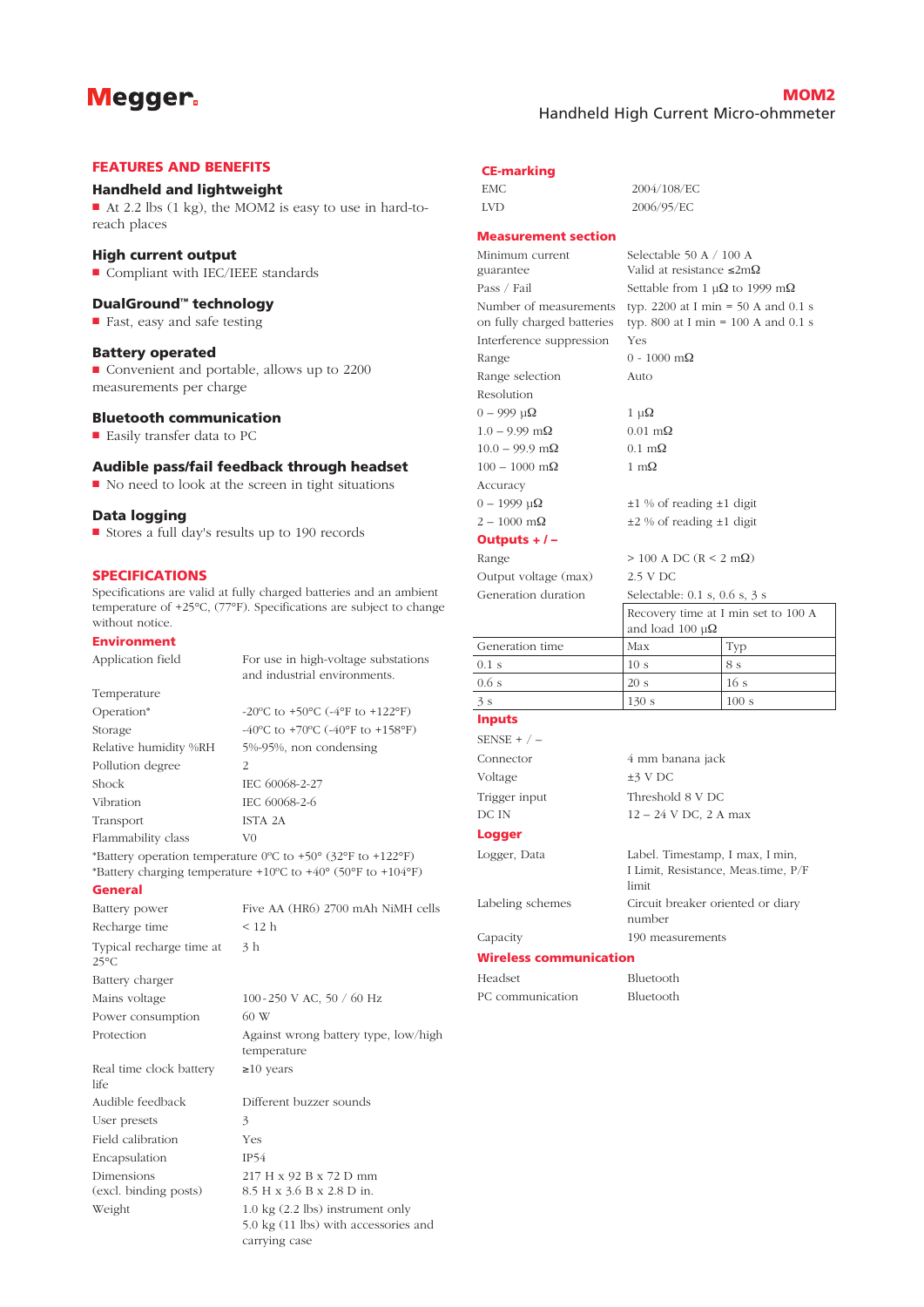

#### **INSTRUMENT FRONT VIEW**

- **1.** Current output terminal (-)
- **2.** Current output terminal (+)
- **3.** Display
	- The display offers a combination of analog arc and a dual digital readout:
	- Analog arc: Indicates level of the capacitor charge.
	- Dual digital display: Large main digital readout for good visibility of all main measurement results Second digital display for additional data.
- **4.** Ground (earth) terminal
- **5.** Keys for navigation and to make settings in the display
- **6.** TEST-button
- **7.** Stand-by/Wake up (Press shortly to toggle) Clear log (Press and hold for 5 seconds)

| <b>OFF</b>    |                                       |                                                                                                             |  |
|---------------|---------------------------------------|-------------------------------------------------------------------------------------------------------------|--|
| $l > l$ min   | 0.1 <sub>s</sub><br>0.6s<br>3s        | Measurement time with<br>minimum current guarantee                                                          |  |
| $l = l$ max   | 0.1 <sub>s</sub><br>0.6s<br>3s        | Measurement time with max. charge                                                                           |  |
|               | $\left( \mathbf{\ast}\right)$         | Bluetooth "pair units"                                                                                      |  |
| <b>SET</b>    | <b>CIK</b>                            | Set date and time<br>Set volume for the internal<br>loudspeaker<br>Discharge the MOM2 internal<br>capacitor |  |
|               | I min                                 | Minimum current guarantee setting                                                                           |  |
|               | <b>LOG</b>                            | Data log setings                                                                                            |  |
|               | P/F                                   | Pass/Fail settings                                                                                          |  |
| <b>PC COM</b> |                                       | PC communication (dump data to<br>PC)                                                                       |  |
| <b>USER</b>   | $\overline{1}$<br>$\overline{2}$<br>3 | Stored settings. Set from PC,<br>MOM2 Win                                                                   |  |

**9.** Connector for the voltage (–) sense lead

- **10.** Connector for the voltage sense (+) lead and the trig function
- **11.** Connector for the battery charger
- **12.** Battery charger indicator

**8.** Function selector



**9 10**